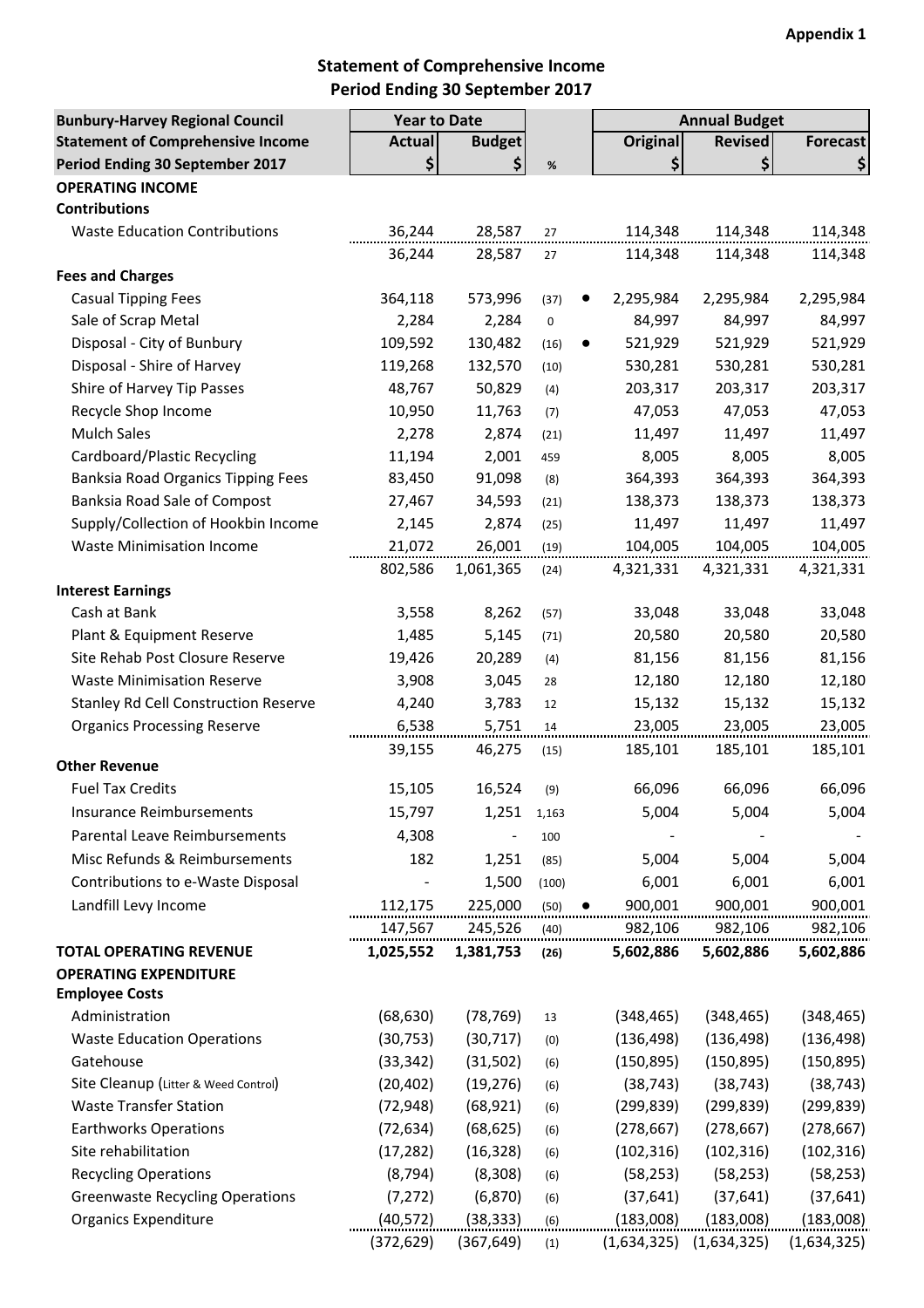# **Statement of Comprehensive Income Period Ending 30 September 2017**

| <b>Bunbury-Harvey Regional Council</b>                        | <b>Year to Date</b> |                          |             |                        | <b>Annual Budget</b> |                 |
|---------------------------------------------------------------|---------------------|--------------------------|-------------|------------------------|----------------------|-----------------|
| <b>Statement of Comprehensive Income</b>                      | <b>Actual</b>       | <b>Budget</b>            |             | <b>Original</b>        | <b>Revised</b>       | <b>Forecast</b> |
| Period Ending 30 September 2017                               | \$                  | \$                       | $\%$        | $\left  \right\rangle$ | \$                   | \$              |
| <b>OPERATING EXPENDITURE (continued)</b>                      |                     |                          |             |                        |                      |                 |
| <b>Materials and Contracts</b>                                |                     |                          |             |                        |                      |                 |
| <b>Members of Council</b>                                     | (170)               | (801)                    | 79          | (3, 204)               | (3,204)              | (3, 204)        |
| <b>COB Accounting/Professional Fees</b>                       | (26, 606)           | (25, 533)                | (4)         | (102, 132)             | (102, 132)           | (102, 132)      |
| <b>General Administration Other</b>                           | (14, 506)           | (21, 480)                | 32          | (85, 920)              | (85, 920)            | (85, 920)       |
| <b>Waste Education Operations</b>                             | (2,402)             | (2,847)                  | 16          | (11, 388)              | (11, 388)            | (11, 388)       |
| <b>Technical Services</b>                                     | (26, 396)           | (18, 501)                | (43)        | (74,004)               | (74,004)             | (74,004)        |
| Site Cleanup (Litter & Weed Control)                          | (508)               | (1, 551)                 | 67          | (6, 204)               | (6, 204)             | (6, 204)        |
| <b>Organics Expenditure</b>                                   | (29, 937)           | (38, 733)                | 23          | (192, 276)             | (192, 276)           | (192, 276)      |
| Recycling Operations (Cardboard/Other)                        | (1,863)             | (4,668)                  | 60          | (18, 672)              | (18, 672)            | (18, 672)       |
| <b>Waste Transfer Station</b>                                 | (24, 560)           | (25, 878)                | 5           | (103, 512)             | (103, 512)           | (103, 512)      |
| <b>Earthworks Operations</b>                                  | (27, 232)           | (56, 802)                | 52          | (227, 208)             | (227, 208)           | (227, 208)      |
| <b>Monitoring Bores</b>                                       | (4, 595)            | (15, 450)                | 70          | (61,800)               | (61,800)             | (61, 800)       |
| Site Rehabilitation                                           | (21, 017)           | (287, 852)               | 93          | (1,818,395)            | (1,818,395)          | (1,818,395)     |
| <b>Greenwaste Recycling Operations</b>                        |                     | (1, 290)                 | 100         | (5, 160)               | (5, 160)             | (5, 160)        |
| <b>Electronic Waste Recycling</b>                             | (2, 451)            | (3, 912)                 | 37          | (15, 648)              | (15, 648)            | (15, 648)       |
| Other (Site Survey, General Mntce, etc)                       | (8,883)             | (9, 741)                 | 9           | (38, 964)              | (38, 964)            | (38, 964)       |
|                                                               | (191, 124)          | (515,039)                | 63          | (2,764,487)            | (2,764,487)          | (2,764,487)     |
| <b>Utility Charges</b>                                        | (943)               | (1,056)                  | 11          | (4, 224)               | (4, 224)             | (4, 224)        |
| <b>Insurance</b>                                              | (39, 830)           | (38, 139)                | (4)         | (52, 570)              | (52, 570)            | (52, 570)       |
| <b>Depreciation</b>                                           |                     |                          |             |                        |                      |                 |
| <b>Buildings</b>                                              | (5,265)             | (5,265)                  | 0           | (21,060)               | (21,060)             | (21,060)        |
| Vehicles, Plant & Equipment                                   | (150, 654)          | (150, 654)               | 0           | (602, 616)             | (602, 616)           | (602, 616)      |
| Furniture & Equipment                                         | (2,769)             | (2,769)                  | $\mathbf 0$ | (11,076)               | (11,076)             | (11,076)        |
| Infrastructure                                                | (11, 292)           | (11, 292)                | 0           | (45, 163)              | (45, 163)            | (45, 163)       |
|                                                               | (169,980)           | (169,980)                | 0           | (679, 915)             | (679, 915)           | (679, 915)      |
| <b>Other Expenditure</b>                                      |                     |                          |             |                        |                      |                 |
| Landfill Levy                                                 | (103, 201)          | (207,000)                | 50          | (828,000)              | (828,000)            | (828,000)       |
| Landfill Licence                                              | (1,020)             | (2,097)                  | 51          | (8, 388)               | (8, 388)             | (8, 388)        |
| City of Bunbury Tonnage Rebate                                | (23, 259)           | (27, 396)                | 15          | (109, 584)             | (109, 584)           | (109, 584)      |
| Shire of Harvey Tonnage Rebate                                | (24,068)            | (27, 396)                | 12          | (109, 584)             | (109, 584)           | (109, 584)      |
| Other                                                         | (19, 693)           | (8,043)                  | (145)       | (32, 172)              | (32, 172)            | (32, 172)       |
|                                                               | (171,241)           | (271,932)                | 37          | (1,087,728)            | (1,087,728)          | (1,087,728)     |
| <b>TOTAL OPERATING EXPENDITURE</b>                            | (945,747)           | (1,363,795)              | 31          | (6,223,249)            | (6, 223, 249)        | (6,223,249)     |
| <b>OPERATING SURPLUS or (DEFICIT)</b>                         | 79,806              | 17,958                   | 344         | (620, 363)             | (620, 363)           | (620, 363)      |
| <b>Non Operating Income</b>                                   |                     |                          |             |                        |                      |                 |
| <b>Grants and Contributions for the Development of Assets</b> |                     |                          |             |                        |                      |                 |
| <b>Grant Funding - Organics</b>                               |                     |                          | $\mathbf 0$ | 3,000,000              | 3,000,000            | 3,000,000       |
| <b>Sale or Disposal of Assets</b>                             |                     |                          |             |                        |                      |                 |
|                                                               |                     |                          |             |                        |                      |                 |
| Profit on Sale of Vehciles                                    |                     |                          | 0           | 38,277                 | 38,277               | 38,277          |
| Loss on Sale of Vehicles                                      |                     |                          | $\mathbf 0$ |                        |                      |                 |
| <b>Total Non Operating Income</b>                             |                     |                          | 0           | 3,038,277              | 3,038,277            | 3,038,277       |
| <b>Other Comprehensive Income</b>                             |                     | $\overline{\phantom{a}}$ | 0           |                        |                      |                 |
| TOTAL COMPREHENSIVE INCOME                                    | 79,806              | 17,958                   | 344         | 2,417,914              | 2,417,914            | 2,417,914       |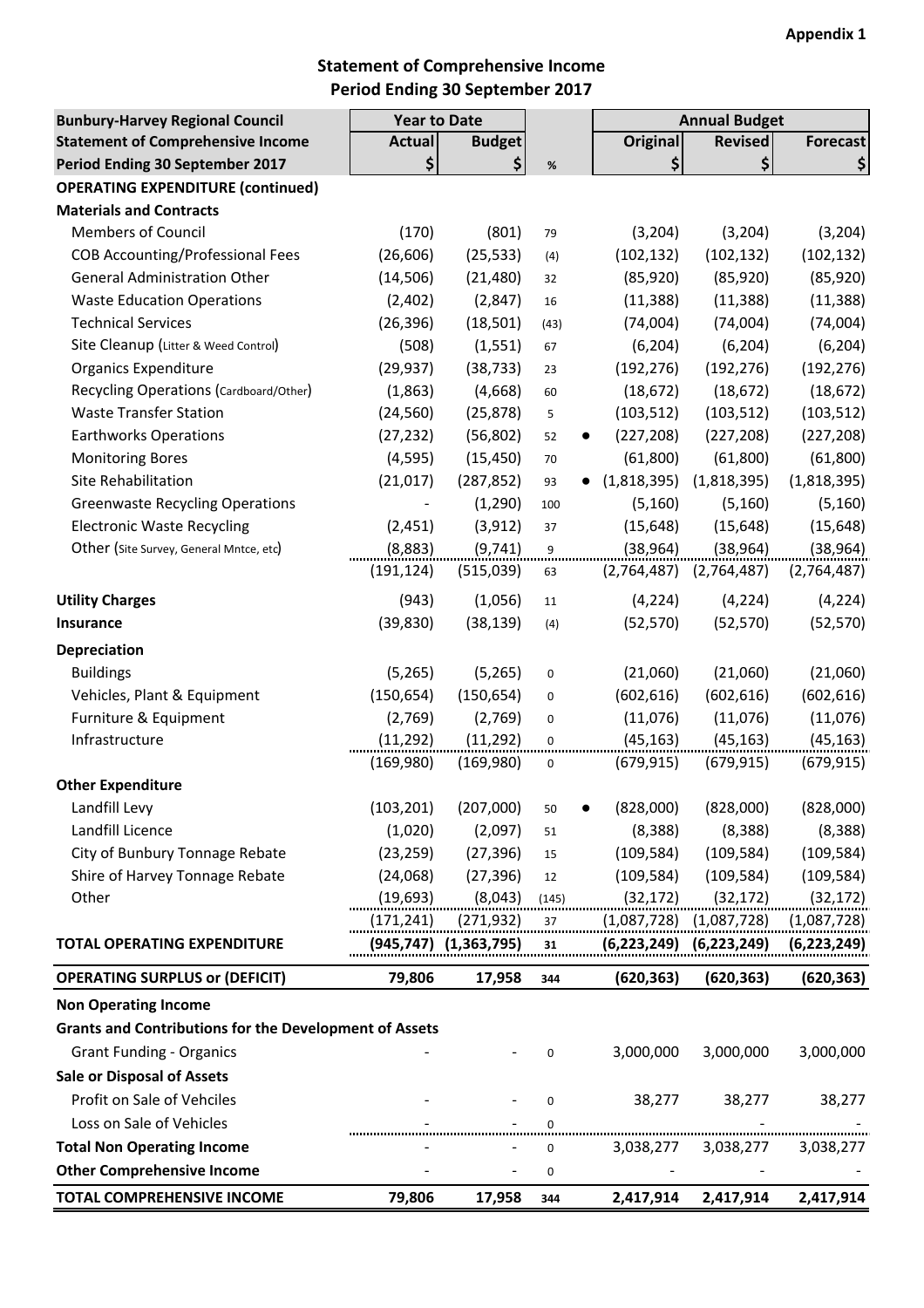### **Banksia Road Operations Period Ending 30 September 2017**

| <b>Bunbury-Harvey Regional Council</b>                                        | <b>Year to Date</b> |                           |             |                       | <b>Annual Budget</b>      |                       |
|-------------------------------------------------------------------------------|---------------------|---------------------------|-------------|-----------------------|---------------------------|-----------------------|
| <b>Banksia Road Operations</b><br>Period Ending 30 September 2017             | <b>Actual</b><br>\$ | <b>Budget</b><br>\$       | $\%$        | <b>Original</b><br>\$ | <b>Revised</b><br>\$      | <b>Forecast</b><br>\$ |
| <b>Banksia Road Operations (included in Statement of Comprehesive Income)</b> |                     |                           |             |                       |                           |                       |
| <b>OPERATING INCOME</b>                                                       |                     |                           |             |                       |                           |                       |
| <b>Fees and Charges</b>                                                       |                     |                           |             |                       |                           |                       |
| Banksia Road Organics Tipping Fees                                            | 83,450              | 91,098                    | (8)         | 364,393               | 364,393                   | 364,393               |
| Banksia Road Sale of Compost                                                  | 27,467              | 34,593                    | (21)        | 138,373               | 138,373                   | 138,373               |
| Stanley Rd Compost / Mulch Sales                                              | 2,278               | 2,874                     | (21)        | 11,497                | 11,497                    | 11,497                |
| Supply/Collection of Hookbin Income                                           | 2,145               | 2,874                     | (25)        | 11,497                | 11,497                    | 11,497                |
| <b>TOTAL OPERATING REVENUE</b>                                                | 115,340             | 131,439                   | (12)        | 525,760               | 525,760                   | 525,760               |
| <b>OPERATING EXPENDITURE</b>                                                  |                     |                           |             |                       |                           |                       |
| <b>Employee Costs</b>                                                         |                     |                           |             |                       |                           |                       |
| <b>BHRC Staff</b>                                                             | (40, 572)           | (38, 333)                 | (6)         | (183,008)             | (183,008)                 | (183,008)             |
| <b>Materials and Contracts</b>                                                |                     |                           |             |                       |                           |                       |
| <b>Organics Expenditure</b>                                                   | (29, 937)           | (38, 733)                 | 23          | (192, 276)            | (192, 276)                | (192, 276)            |
| <b>Depreciation</b>                                                           |                     |                           |             |                       |                           |                       |
| Vehicles, Plant & Equipment                                                   | (30, 549)           | (30, 549)                 | $\mathbf 0$ | (122, 196)            | (122, 196)                | (122, 196)            |
| Furniture & Equipment                                                         | (1,083)             | (1,083)                   | $\mathbf 0$ | (4, 332)              | (4, 332)                  | (4, 332)              |
| Infrastructure                                                                | (5, 511)            | (5, 511)                  | 0           | (22,039)              | (22,039)                  | (22,039)              |
|                                                                               | (37, 143)           | (37, 143)                 | $\mathbf 0$ | (148, 567)            | (148, 567)                | (148, 567)            |
| <b>TOTAL OPERATING EXPENDITURE</b>                                            |                     | $(107, 652)$ $(114, 209)$ | (6)         |                       | $(523, 851)$ $(523, 851)$ | (523, 851)            |
| <b>OPERATING SURPLUS or (DEFICIT)</b>                                         | 7,688               | 17,230                    | 55          | 1,909                 | 1,909                     | 1,909                 |

#### **Note:**

 322 tonnes of Compost at a production cost of \$8,680 was transferred from Banksia Road to Stanley Road for site rehabilitation for the period ending 30 September 2017.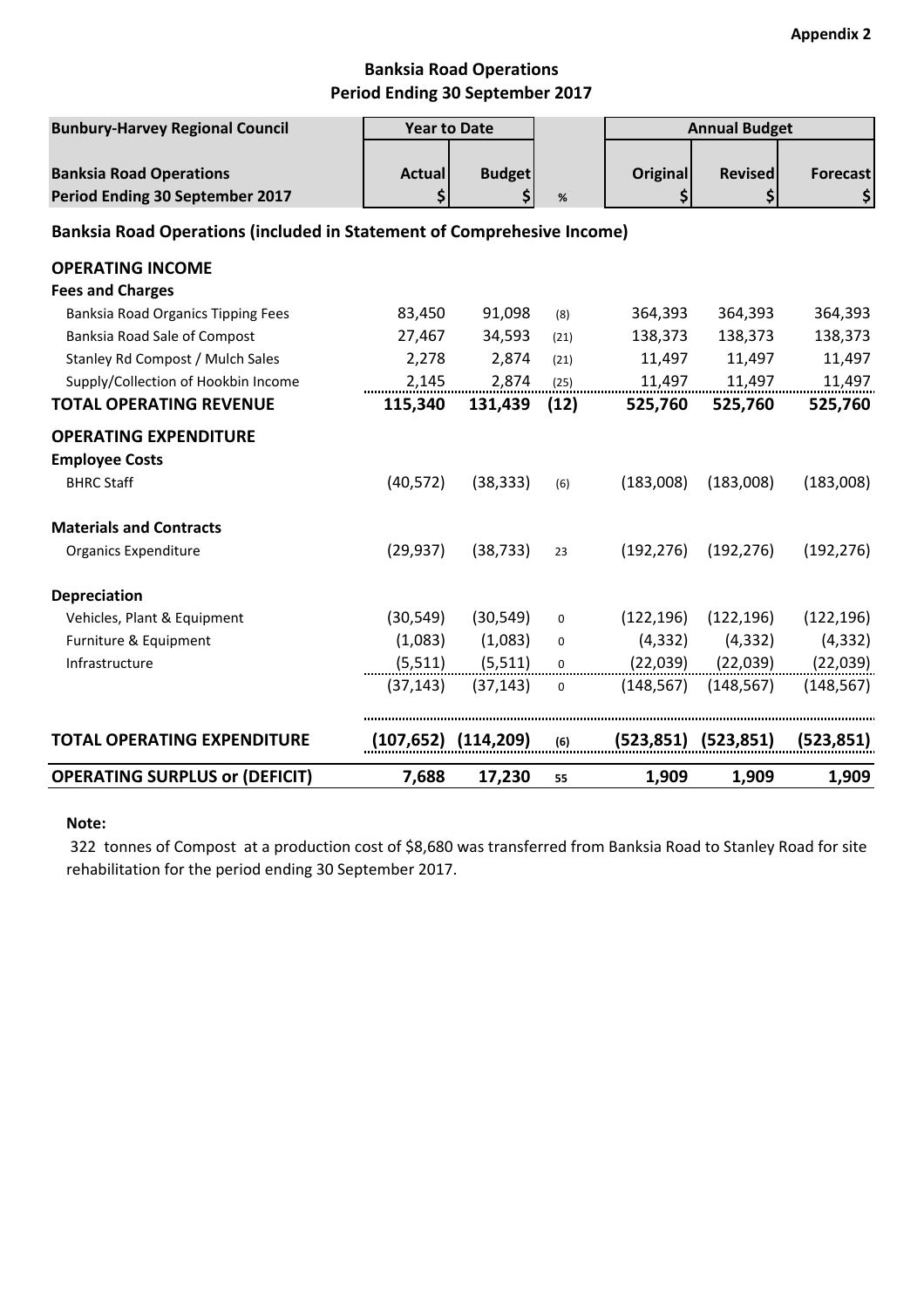## **Statement of Financial Activity by Nature and Type Period Ending 30 September 2017**

| <b>Bunbury-Harvey Regional Council</b>                                    | <b>Year to Date</b>                                     |                               |                   | <b>Annual Budget</b>                                    |                                           |                       |
|---------------------------------------------------------------------------|---------------------------------------------------------|-------------------------------|-------------------|---------------------------------------------------------|-------------------------------------------|-----------------------|
| <b>Statement of Financial Activity</b><br>Period Ending 30 September 2017 | <b>Actual</b><br>\$                                     | <b>Budget</b><br>\$           | %                 | <b>Original</b><br>\$                                   | <b>Revised</b><br>\$                      | <b>Forecast</b><br>\$ |
| <b>OPERATING</b>                                                          |                                                         |                               |                   |                                                         |                                           |                       |
| <b>Revenues by Nature and Type</b>                                        |                                                         |                               |                   |                                                         |                                           |                       |
| Contributions                                                             | 36,244                                                  | 28,587                        | 27                | 114,348                                                 | 114,348                                   | 114,348               |
| Fees and Charges                                                          | 802,586                                                 | 1,061,365                     | (24)<br>$\bullet$ | 4,321,331                                               | 4,321,331                                 | 4,321,331             |
| <b>Interest Earnings</b>                                                  | 39,155                                                  | 46,275                        | (15)              | 185,101                                                 | 185,101                                   | 185,101               |
| Other Revenue                                                             | 147,567                                                 | 245,526 (40)                  | $\bullet$         | 982,106                                                 | 982,106                                   | 982,106               |
|                                                                           | 1,025,552                                               | 1,381,753 (26)                |                   | 5,602,886                                               | 5,602,886                                 | 5,602,886             |
| <b>Expenses by Nature and Type</b>                                        |                                                         |                               |                   |                                                         |                                           |                       |
| <b>Employee Costs</b>                                                     | (372, 629)                                              | (367, 649)                    | (1)               |                                                         | $(1,634,325)$ $(1,634,325)$               | (1,634,325)           |
| <b>Materials and Contracts</b>                                            | (191, 124)                                              | (515,039)                     | 63                | (2,764,487)                                             | (2,764,487)                               | (2,764,487)           |
| <b>Utility Charges</b>                                                    | (943)                                                   | (1,056)                       | 11                | (4, 224)                                                | (4, 224)                                  | (4, 224)              |
| Other Expenditure                                                         | (171, 241)                                              | (271, 932)                    | 37                | (1,087,728)                                             | (1,087,728)                               | (1,087,728)           |
| Insurance                                                                 | (39, 830)                                               | (38, 139)                     | (4)               | (52, 570)                                               | (52, 570)                                 | (52, 570)             |
| Depreciation                                                              | (169,980)                                               | (169,980)                     | $\mathbf 0$       | (679, 915)                                              | (679, 915)                                | (679, 915)            |
|                                                                           | (945, 747)                                              | (1, 363, 795)                 | 31                | (6, 223, 249)                                           | (6, 223, 249)                             | (6, 223, 249)         |
|                                                                           |                                                         |                               |                   |                                                         |                                           |                       |
| <b>NET OPERATING RESULT</b>                                               | 79,806                                                  | 17,958 344                    |                   | (620, 363)                                              | (620, 363)                                | (620, 363)            |
| <b>Capital Expenditure</b>                                                |                                                         |                               |                   |                                                         |                                           |                       |
| Land and Buildings                                                        |                                                         |                               | $\mathbf 0$       | (440,000)                                               | (440,000)                                 | (440,000)             |
| Furniture & Equipment                                                     | (636)                                                   | (636)                         | (0)               | (1,500)                                                 | (1,500)                                   | (1,500)               |
| Plant & Equipment                                                         | (608,900)                                               | (655,000)                     | $\overline{7}$    | (747,000)                                               | (747,000)                                 | (747,000)             |
| <b>Stanley Road Infrastructure</b>                                        | (7,400)                                                 | (7,400)                       | $\boldsymbol{0}$  | (3,000,000)                                             | (3,000,000)                               | (3,000,000)           |
| Recycling Ops - Organics - Land                                           |                                                         |                               | 0                 |                                                         |                                           |                       |
| Recycling Ops - Organics - Plant & Equip                                  |                                                         |                               | 0                 | (310,000)                                               | (310,000)                                 | (310,000)             |
| Banksia Road Infrastructure                                               | $(1,027,571)$ $(1,027,571)$ $(1,027,571)$ $(1,027,571)$ |                               |                   |                                                         |                                           |                       |
|                                                                           | (616, 936)                                              |                               |                   | $(663,036)$ 7 $(5,526,071)$ $(5,526,071)$ $(5,526,071)$ |                                           |                       |
| Adjustments for Non-Cash Expenditure / (Revenue)                          |                                                         |                               |                   |                                                         |                                           |                       |
| Depreciation on Assets                                                    |                                                         |                               |                   |                                                         |                                           |                       |
|                                                                           | 169,980                                                 | 169,980 o                     |                   |                                                         | 679,915 679,915                           | 679,915               |
| <b>Financial Transfers</b><br>Revenue                                     |                                                         |                               |                   |                                                         |                                           |                       |
| Proceeds from Sale of Assets                                              |                                                         |                               | $\mathbf{0}$      |                                                         | 65,000 65,000                             | 65,000                |
| <b>Transfers from Reserves</b>                                            |                                                         | 1,642,209 1,688,309           | (3)               |                                                         | 4,837,275 4,837,275                       | 4,837,275             |
| Movement in employee provisions                                           |                                                         |                               | $\mathbf{0}$      |                                                         |                                           |                       |
|                                                                           | 1,642,209                                               | 1,688,309                     | (3)               |                                                         | 4,902,275 4,902,275                       | 4,902,275             |
| <b>Expenditure</b>                                                        |                                                         |                               |                   |                                                         |                                           |                       |
| <b>Transfers to Reserves</b>                                              |                                                         | $(1,071,520)$ $(1,071,322)$ 0 |                   |                                                         | $(2,832,091)$ $(2,832,091)$ $(2,832,091)$ |                       |
|                                                                           | (1,071,520)                                             | (1,071,322)                   | $\Omega$          |                                                         | $(2,832,091)$ $(2,832,091)$               | (2,832,091)           |
| Add: Net Current Assets July 1 B/fwd                                      | 588,910                                                 | 446,303                       |                   | 591,903                                                 | 591,903                                   | 591,903               |
| Less: Net Current Asset Year to Date                                      | 792,448                                                 | 588,192                       |                   | 195,565                                                 | 195,565                                   | 195,565               |
| $Control = 0$                                                             | $\mathbf{0}$                                            | $\mathbf 0$                   |                   | $\mathbf{0}$                                            | $\overline{0}$                            | $\mathbf 0$           |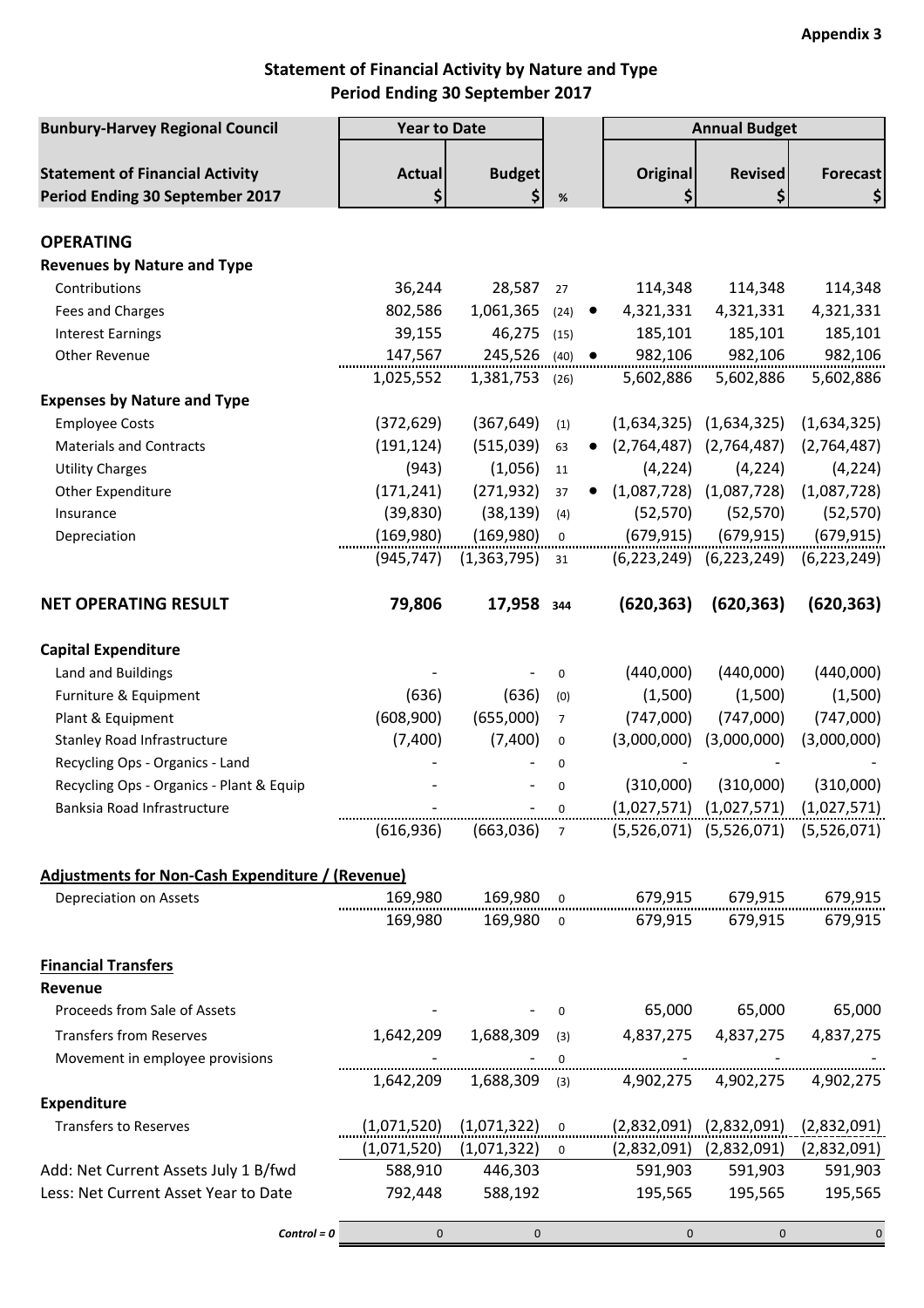# **Capital Works Expenditure Summary Period Ending 30 September 2017**

| <b>Bunbury-Harvey Regional Council</b>                                      | <b>Year to Date</b> |                          |                         |                       |                      | <b>Annual Budget</b>  |  |
|-----------------------------------------------------------------------------|---------------------|--------------------------|-------------------------|-----------------------|----------------------|-----------------------|--|
| <b>Capital Works Expenditure Summary</b><br>Period Ending 30 September 2017 | <b>Actual</b><br>\$ | <b>Budget</b><br>\$      | %                       | <b>Original</b><br>\$ | <b>Revised</b><br>\$ | <b>Forecast</b><br>\$ |  |
| <b>CAPITAL WORKS IN PROGRESS</b>                                            |                     |                          |                         |                       |                      |                       |  |
| <b>Site Administration</b>                                                  |                     |                          |                         |                       |                      |                       |  |
| Office Furniture                                                            | (636)               | (636)                    | (0)                     | (1,500)               | (1,500)              | (1,500)               |  |
| <b>Office Computers</b>                                                     |                     |                          | 0                       |                       |                      |                       |  |
| New Administration Building                                                 |                     |                          | 0                       | (275,000)             | (275,000)            | (275,000)             |  |
| Replace CEO Vehcile                                                         |                     |                          | 0                       | (55,000)              | (55,000)             | (55,000)              |  |
|                                                                             | (636)               | (636)                    | (0)                     | (331,500)             | (331,500)            | (331,500)             |  |
| <b>Gatehouse / Site Operations</b>                                          |                     |                          |                         |                       |                      |                       |  |
| Land Acquisition (Lined Cell Clearing Offset)                               |                     |                          | 0                       | (120,000)             | (120,000)            | (120,000)             |  |
| Replace Gatehouse/Amenities Building                                        |                     |                          | 0                       | (45,000)              | (45,000)             | (45,000)              |  |
| <b>Bin Lifter</b>                                                           |                     |                          | 0                       | (3,000)               | (3,000)              | (3,000)               |  |
| Shredder                                                                    | (566,000)           | (580,000)                | 2                       | (580,000)             | (580,000)            | (580,000)             |  |
| Electronic G.P.S Landfill Management System                                 | (42,900)            | (75,000)                 | 43                      | (75,000)              | (75,000)             | (75,000)              |  |
| 10,000ltr Bulk Fuel Storage                                                 |                     | $\overline{\phantom{a}}$ | 0                       | (34,000)              | (34,000)             | (34,000)              |  |
| <b>Stanley Road Lined Cells</b>                                             | (7,400)             | (7,400)                  | $\pmb{0}$               | (3,000,000)           | (3,000,000)          | (3,000,000)           |  |
|                                                                             | (616, 300)          | (662, 400)               | 7                       | (3,857,000)           | (3,857,000)          | (3,857,000)           |  |
| <b>Recycling Operations - Organics</b>                                      |                     |                          |                         |                       |                      |                       |  |
| Replace Telehandler                                                         |                     |                          | 0                       | (310,000)             | (310,000)            | (310,000)             |  |
| <b>Compost Facilities Infrastructure</b>                                    |                     |                          | 0                       | (1,027,571)           | (1,027,571)          | (1,027,571)           |  |
|                                                                             |                     |                          | 0                       | (1, 337, 571)         | (1, 337, 571)        | (1,337,571)           |  |
| <b>TOTAL CAPITAL EXPENDITURE</b>                                            | (616, 936)          | (663, 036)               | $\overline{\mathbf{z}}$ | (5,526,071)           | (5,526,071)          | (5,526,071)           |  |
| <b>CAPITAL REVENUE</b>                                                      |                     |                          |                         |                       |                      |                       |  |
| <b>Site Administration</b>                                                  |                     |                          |                         |                       |                      |                       |  |
| Jeep Grand Cherokee                                                         |                     |                          | 0                       | 35.000                | 35.000               | 35.000                |  |
|                                                                             |                     |                          | 0                       | 35,000                | 35,000               | 35,000                |  |
| <b>Gatehouse / Site Operations</b>                                          |                     |                          |                         |                       |                      |                       |  |
| New Holland LM740 Telehandler                                               |                     |                          | U                       | 30,000                | 30,000               | 30,000                |  |
|                                                                             |                     |                          | O                       | 30,000                | 30,000               | 30,000                |  |
| <b>TOTAL CAPITAL REVENUE</b>                                                |                     |                          | 0                       | 65,000                | 65,000               | 65,000                |  |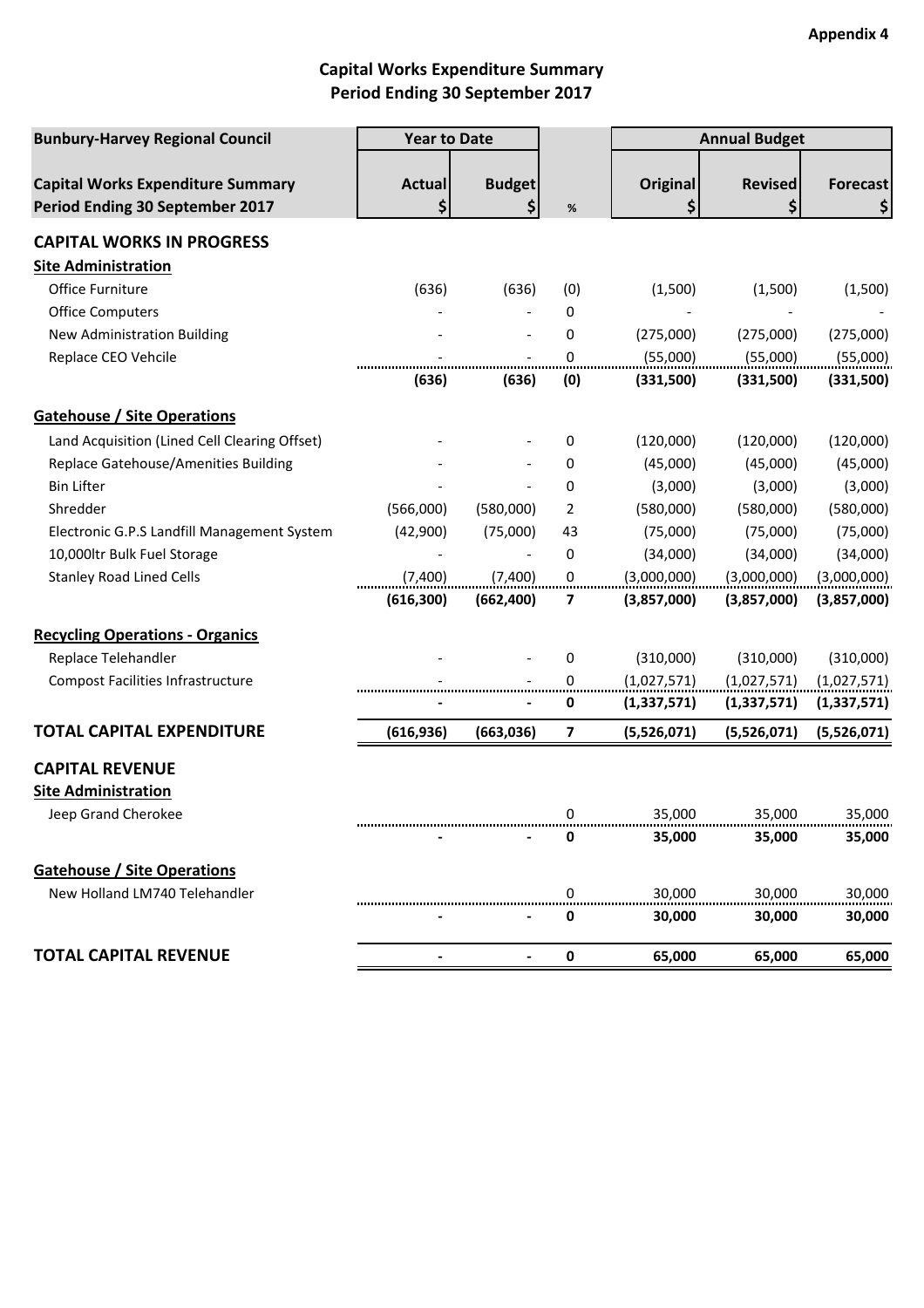### **Statement of Financial Position Period Ending 30 September 2017**

| <b>Bunbury-Harvey Regional Council</b> | <b>Year to Date</b> | <b>Original</b> | <b>Revised</b> | <b>Forecast</b> |
|----------------------------------------|---------------------|-----------------|----------------|-----------------|
| <b>Statement of Financial Position</b> |                     |                 |                |                 |
| Period Ending 30 September 2017        | \$                  | \$              | \$             | \$              |
| <b>Current Assets</b>                  |                     |                 |                |                 |
| Cash & Cash Equivalents                | 6,052,816           | 4,303,937       | 4,303,937      | 4,303,937       |
| Trade & Other Receivables              | 556,449             | 300,000         | 300,000        | 300,000         |
| Prepayments                            | 5,361               |                 |                |                 |
| Inventories                            | 1,112               | 2,000           | 2,000          | 2,000           |
|                                        | 6,615,738           | 4,605,937       | 4,605,937      | 4,605,937       |
| <b>Non Current Assets</b>              |                     |                 |                |                 |
| Property, Plant & Equipment            | 3,775,248           | 4,398,610       | 4,398,610      | 4,398,610       |
| Infrastructure                         | 839,311             | 4,730,421       | 4,730,421      | 4,730,421       |
|                                        | 4,614,559           | 9,129,031       | 9,129,031      | 9,129,031       |
| <b>Current Liabilities</b>             |                     |                 |                |                 |
| Trade & Other Payables                 | 131,788             | 209,569         | 209,569        | 209,569         |
| Provisions                             | 236,085             | 179,882         | 179,882        | 179,882         |
|                                        | 367,873             | 389,451         | 389,451        | 389,451         |
| <b>Non Current Liabilities</b>         |                     |                 |                |                 |
| Long Service Leave Provision           | 32,603              | 32,603          | 32,603         | 32,603          |
|                                        | 32,603              | 32,603          | 32,603         | 32,603          |
| <b>Net Assets</b>                      | 10,829,822          | 13,312,914      | 13,312,914     | 13,312,914      |
|                                        |                     |                 |                |                 |
| <b>Equity</b>                          |                     |                 |                |                 |
| <b>Accumulated Surplus</b>             | 4,742,888           | 8,534,410       | 8,534,410      | 8,534,410       |
| Reserves                               | 5,455,416           | 4,020,922       | 4,020,922      | 4,020,922       |
| <b>Revaluation Surplus</b>             | 631,518             | 757,582         | 757,582        | 757,582         |
|                                        | 10,829,822          | 13,312,914      | 13,312,914     | 13,312,914      |

#### **Note:**

The total of non-current assets above includes the following amounts which have been invested in the Organics Processing Facility.

|                             | 1.192.068 | 2.418.215 | 2.418.215 | 2.418.215   |
|-----------------------------|-----------|-----------|-----------|-------------|
| Infrastructure              | 335.716   | 629.188   | 629.188   | 629.188<br> |
| Property, Plant & Equipment | 856.352   | 1.789.027 | 1.789.027 | 1.789.027   |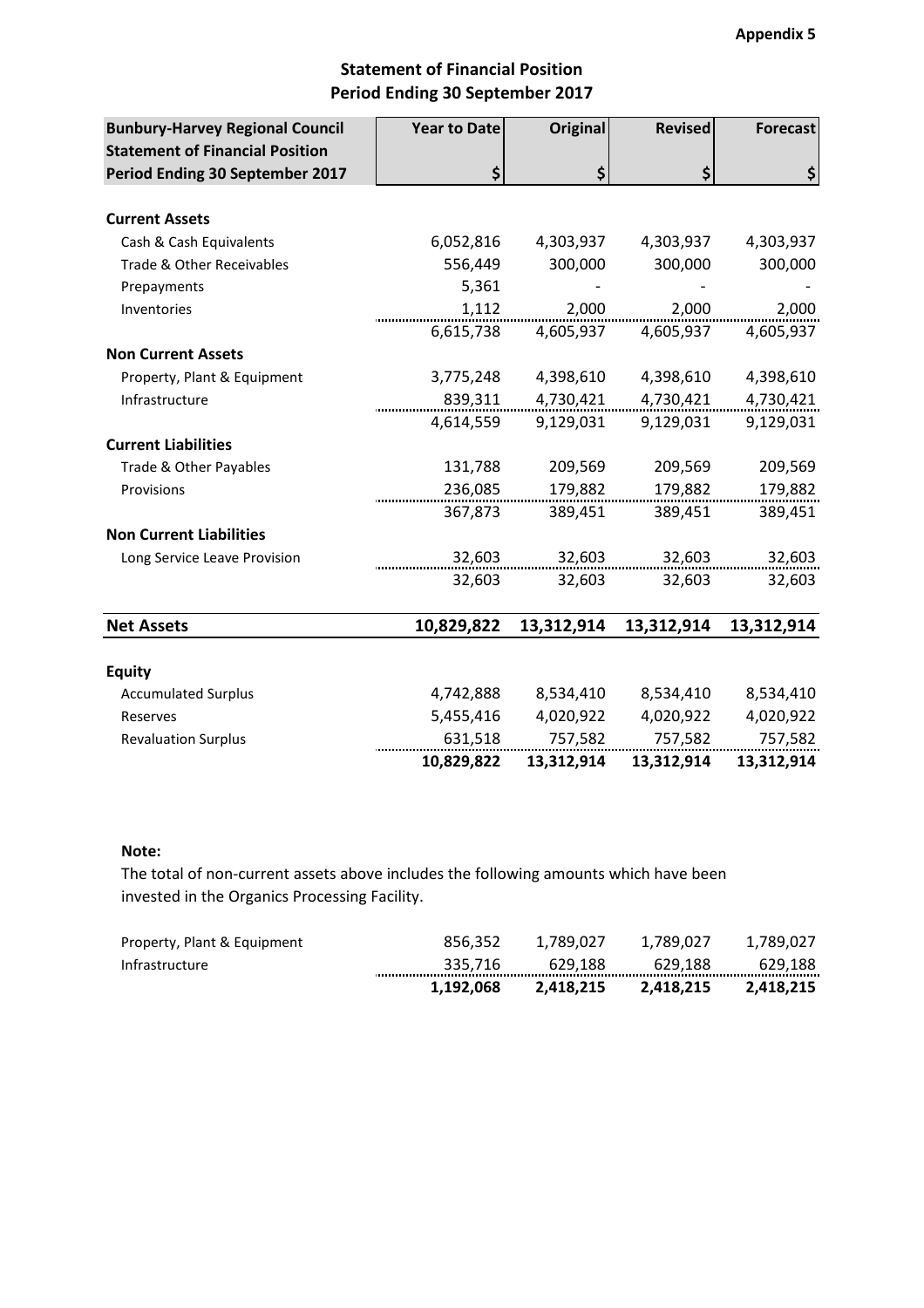## **Statement of Net Current Assets Period Ending 30 September 2017**

| <b>Bunbury-Harvey Regional Council</b>                     | <b>1st July 2017</b> | 2017/18<br><b>Annual Budget</b>                         |                                           |                |             |  |  |  |  |  |
|------------------------------------------------------------|----------------------|---------------------------------------------------------|-------------------------------------------|----------------|-------------|--|--|--|--|--|
|                                                            |                      |                                                         |                                           |                |             |  |  |  |  |  |
| <b>Statement of Net Current Assets</b>                     | <b>Opening</b>       | <b>Actual</b>                                           | <b>Original</b>                           | <b>Revised</b> | Forecast    |  |  |  |  |  |
| Period Ending 30 September 2017                            | \$                   | \$                                                      | \$                                        | \$             | \$          |  |  |  |  |  |
| <b>Composition of Estimated Net Current Asset Position</b> |                      |                                                         |                                           |                |             |  |  |  |  |  |
| <b>CURRENT ASSETS</b>                                      |                      |                                                         |                                           |                |             |  |  |  |  |  |
| Cash - Unrestricted                                        | 738,928              | 597,400                                                 | 283,015                                   | 283,015        | 283,015     |  |  |  |  |  |
| Cash - Restricted                                          | 6,026,105            | 5,455,416                                               | 4,020,922                                 | 4,020,922      | 4,020,922   |  |  |  |  |  |
| Trade & Other Receivables                                  | 396,958              | 556,449                                                 | 300,000                                   | 300,000        | 300,000     |  |  |  |  |  |
| Prepayments                                                | 1,787                | 5,361                                                   |                                           |                |             |  |  |  |  |  |
| Inventories                                                | 1,112                | 1,112                                                   | 2,000                                     | 2,000          | 2,000       |  |  |  |  |  |
|                                                            | 7,164,890            | 6,615,738                                               | 4,605,937                                 | 4,605,937      | 4,605,937   |  |  |  |  |  |
| <b>LESS: CURRENT LIABILITIES</b>                           |                      |                                                         |                                           |                |             |  |  |  |  |  |
| Trade & Other Payables                                     | 309,461              | 131,788                                                 | 209,569                                   | 209,569        | 209,569     |  |  |  |  |  |
| <b>Short Term Provisions</b>                               | 240,413              | 236,086                                                 | 179,882                                   | 179,882        | 179,882     |  |  |  |  |  |
|                                                            | 549,875              | 367,873                                                 | 389,451                                   | 389,451        | 389,451     |  |  |  |  |  |
| <b>NET CURRENT ASSETS</b>                                  | 6,615,015            | 6,247,865                                               | 4,216,486                                 | 4,216,486      | 4,216,486   |  |  |  |  |  |
| <b>ADJUSTMENTS</b>                                         |                      |                                                         |                                           |                |             |  |  |  |  |  |
| Less                                                       |                      |                                                         |                                           |                |             |  |  |  |  |  |
| Cash - Reserves - Restricted                               |                      | $(6,026,105)$ $(5,455,416)$ $(4,020,922)$ $(4,020,922)$ |                                           |                | (4,020,922) |  |  |  |  |  |
|                                                            | (6,026,105)          |                                                         | $(5,455,416)$ $(4,020,922)$ $(4,020,922)$ |                | (4,020,922) |  |  |  |  |  |
| <b>NET CURRENT ASSET POSITION</b>                          | 588,910              | 792,448                                                 | 195,565                                   | 195,565        | 195,565     |  |  |  |  |  |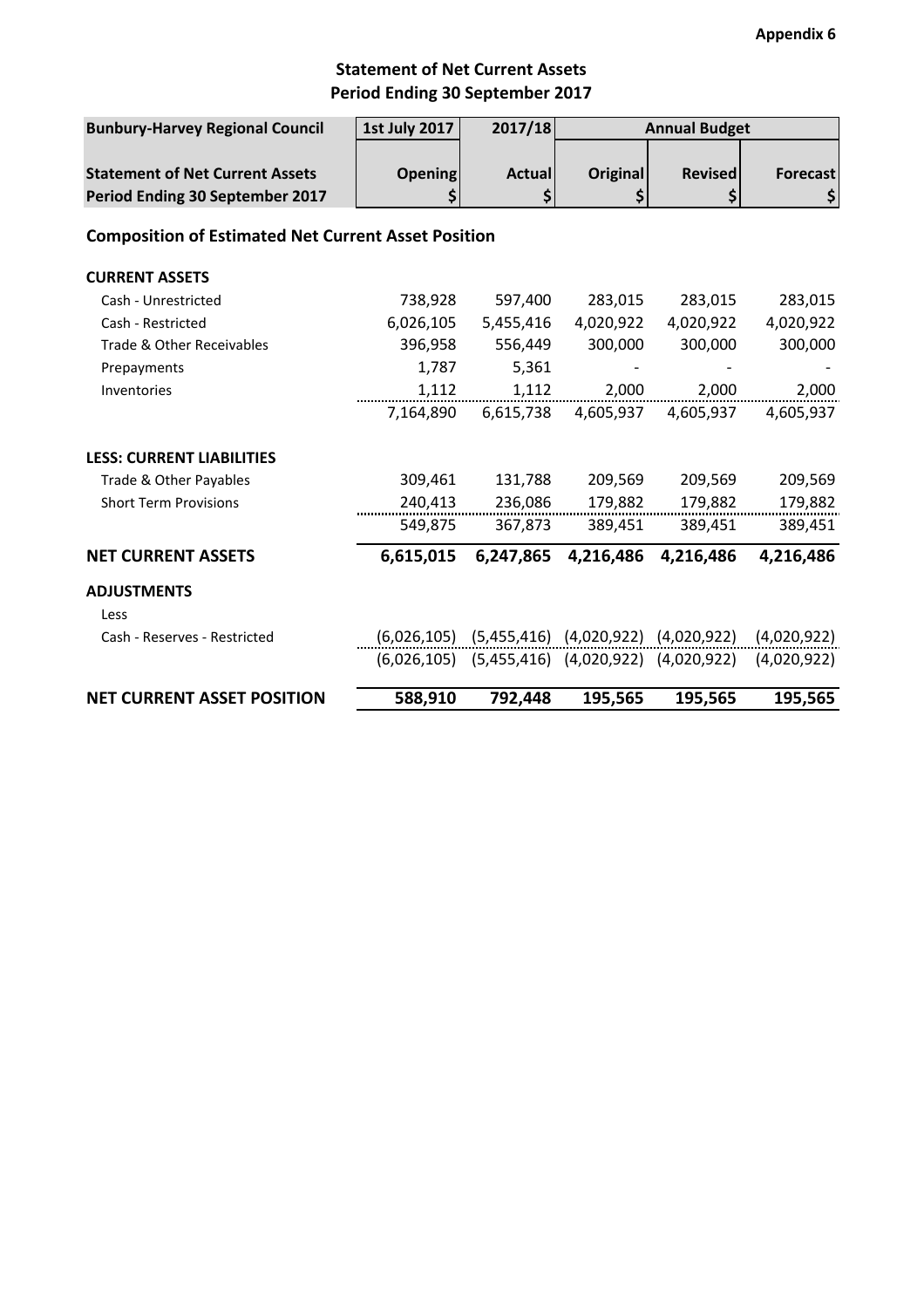$\blacksquare$ 

h

#### **Period Ending 30 September 2017 Fees & Charges Summary**

|                                                |                |            |            |               |               | 2016/17       |
|------------------------------------------------|----------------|------------|------------|---------------|---------------|---------------|
| <b>Bunbury-Harvey Regional Council</b>         | Jul            | <b>Aug</b> | <b>Sep</b> | <b>YTD</b>    | <b>YTD</b>    | <b>YTD</b>    |
| <b>Fees &amp; Charges Summary</b>              |                |            |            | <b>Actual</b> | <b>Budget</b> | <b>Actual</b> |
| <b>CITY OF BUNBURY - DISPOSALS</b>             |                |            |            |               |               |               |
|                                                |                |            |            |               |               |               |
| <b>Tonnage</b>                                 |                | 766        |            |               |               |               |
| Co-mingled Waste 650                           |                |            | 637        | 2,053         |               | 2,283         |
| Greenwaste                                     | $\overline{2}$ |            | 3          | 5             |               |               |
|                                                |                |            | 15         | 75            |               | 108           |
| Clean Fill                                     |                | 50         | 34         | 145           |               |               |
| No Charge                                      |                | 4          |            | 4             |               |               |
| <b>Total Tonnage</b>                           | 746            | 846        | 690        | 2,282         |               | 2,391         |
| Total \$ before Rebate                         | 34,812         | 40,813     | 33,967     | 109,592       | 130,482       | 116,713       |
| \$ per tonne co-mingled                        | 54             | 54         | 50         |               |               |               |
| \$ per tonne average                           | 47             | 48         | 49         | 48            |               | 49            |
| <b>SHIRE OF HARVEY - DISPOSALS</b>             |                |            |            |               |               |               |
| <b>Tonnage</b>                                 |                |            |            |               |               |               |
| Co-mingled Waste                               | 647            | 820        | 718        | 2,185         |               | 2,412         |
| Greenwaste                                     |                |            | 24         | 102           |               |               |
|                                                |                |            |            | 147           |               | 408           |
| Clean Fill                                     |                | 52         | 7          | 157           |               | 100           |
| No Charge                                      |                |            |            |               |               |               |
| <b>Total Tonnage</b>                           | 825            | 1,001      | 764        | 2,591         |               | 2,920         |
| Total \$ before Rebate                         | 35,781         | 44,588     | 38,899     | 119,268       | 132,570       | 122,320       |
|                                                |                |            |            |               |               |               |
| \$ per tonne co-mingled                        | 54             | 54         | 54         | 54            |               |               |
| \$ per tonne average                           | 43             | 45         | 51         | 46            |               | 42            |
| <b>SHIRE OF HARVEY - TIP PASSES</b>            |                |            |            |               |               |               |
| <b>Total Tonnage</b>                           |                |            |            |               |               |               |
| (average 0.408 tonne per load)                 | 325            | 395        | 366        | 1,086         |               | 1,169         |
| Total \$                                       | 14,669         | 17,562     | 16,536     | 48,767        | 50,829        | 49,850        |
| \$ per tonne                                   | 45             | 44         | 45         | 45            |               | 43            |
| <b>GENERAL PUBLIC TONNAGE</b>                  |                |            |            |               |               |               |
| Other                                          | 4,580          | 5,103      | 5,955      | 15,639        |               |               |
| <b>Total Tonnage</b>                           | 6,477          | 7,346      | 7,776      | 21,599        |               | 22,146        |
| Total \$                                       | 120,656        | 139,826    | 103,636    | 364,118       | 573,996       | 718,043       |
|                                                |                |            |            |               |               |               |
| $$$ per tonne                                  | 19             | 19         | 13         | 17            |               | 32            |
| <b>BANKSIA ROAD</b>                            |                |            |            |               |               |               |
| Organic Waste                                  | 660            | 959        | 958        | 2,577         |               |               |
| Compost/Mulch                                  | 382            | 89         | 736        | 1,207         |               | 2,724<br>685  |
|                                                | 54             | 54         | 41         | 149           |               | 197           |
| Greenwaste                                     |                |            |            |               |               |               |
| <b>Organic Waste Total Tonnage</b><br>Total \$ | 1,096          | 1,102      | 1,734      | 3,933         |               | 3,606         |
|                                                | 23,264         | 32,306     | 55,347     | 110,917       | 125,691       | 103,545       |
| \$ per tonne co-mingled                        | 21             | 29         | 32         | 28            |               | 29            |
| Hookbin Hire                                   | 805            | 640        | 700        | 2,145         | 2,874         | 2,440         |
| <b>Waste Minimisation Income</b>               | 6,771          | 7,550      | 6,751      | 21,072        | 26,001        | 21,496        |
| <b>Scrap Metal/Recycling</b>                   | 6,676          | 9,025      | 11,006     | 26,707        | 18,922        | 17,126        |
|                                                |                |            |            |               |               |               |
| <b>TOTAL FEES AND CHARGES</b>                  | 243,434        | 292,310    | 266,842    | 802,586       | 1,061,365     | 1,151,533     |